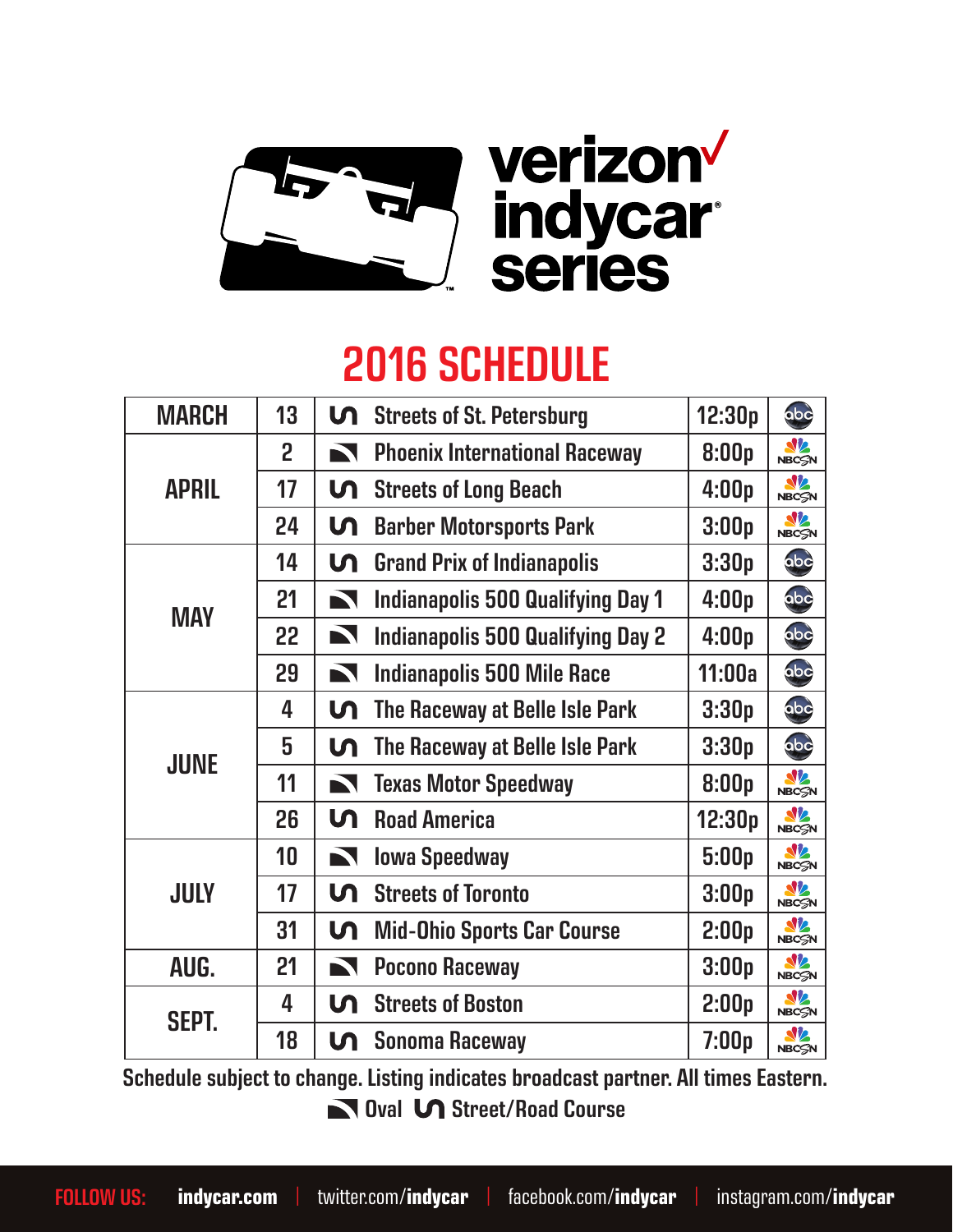

| <b>March 12</b> | <u>ហ</u>              | <b>Streets of St. Petersburg</b>     |  |
|-----------------|-----------------------|--------------------------------------|--|
| March 13        | <u>ហ</u>              | <b>Streets of St. Petersburg</b>     |  |
| <b>April 2</b>  | $\blacktriangleright$ | <b>Phoenix International Raceway</b> |  |
| <b>April 23</b> | <b>5</b>              | <b>Barber Motorsports Park</b>       |  |
| <b>April 24</b> | <u>ហ</u>              | <b>Barber Motorsports Park</b>       |  |
| <b>May 13</b>   | <u>ហ</u>              | <b>Indianapolis Motor Speedway</b>   |  |
| May 14          | տ                     | <b>Indianapolis Motor Speedway</b>   |  |
| <b>May 27</b>   | $\blacksquare$        | Indianapolis Motor Speedway          |  |
| June 25         | <u>ហ</u>              | <b>Road America</b>                  |  |
| June 26         | <u>ហ</u>              | <b>Road America</b>                  |  |
| July 10         | $\blacktriangleright$ | <b>Iowa Speedway</b>                 |  |
| July 16         | տ                     | <b>Streets of Toronto</b>            |  |
| July 17         | <u>ហ</u>              | <b>Streets of Toronto</b>            |  |
| <b>July 30</b>  | <b>In</b>             | <b>Mid-Ohio Sports Car Course</b>    |  |
| July 31         | <u>ហ</u>              | <b>Mid-Ohio Sports Car Course</b>    |  |
| Sept. 4         | <u>ហ</u>              | <b>Streets of Boston</b>             |  |
| <b>Sept. 10</b> | տ                     | Mazda Raceway Laguna Seca            |  |
| <b>Sept. 11</b> | ທ                     | <b>Mazda Raceway Laguna Seca</b>     |  |

Schedule subject to change. Noval M Street/Road Course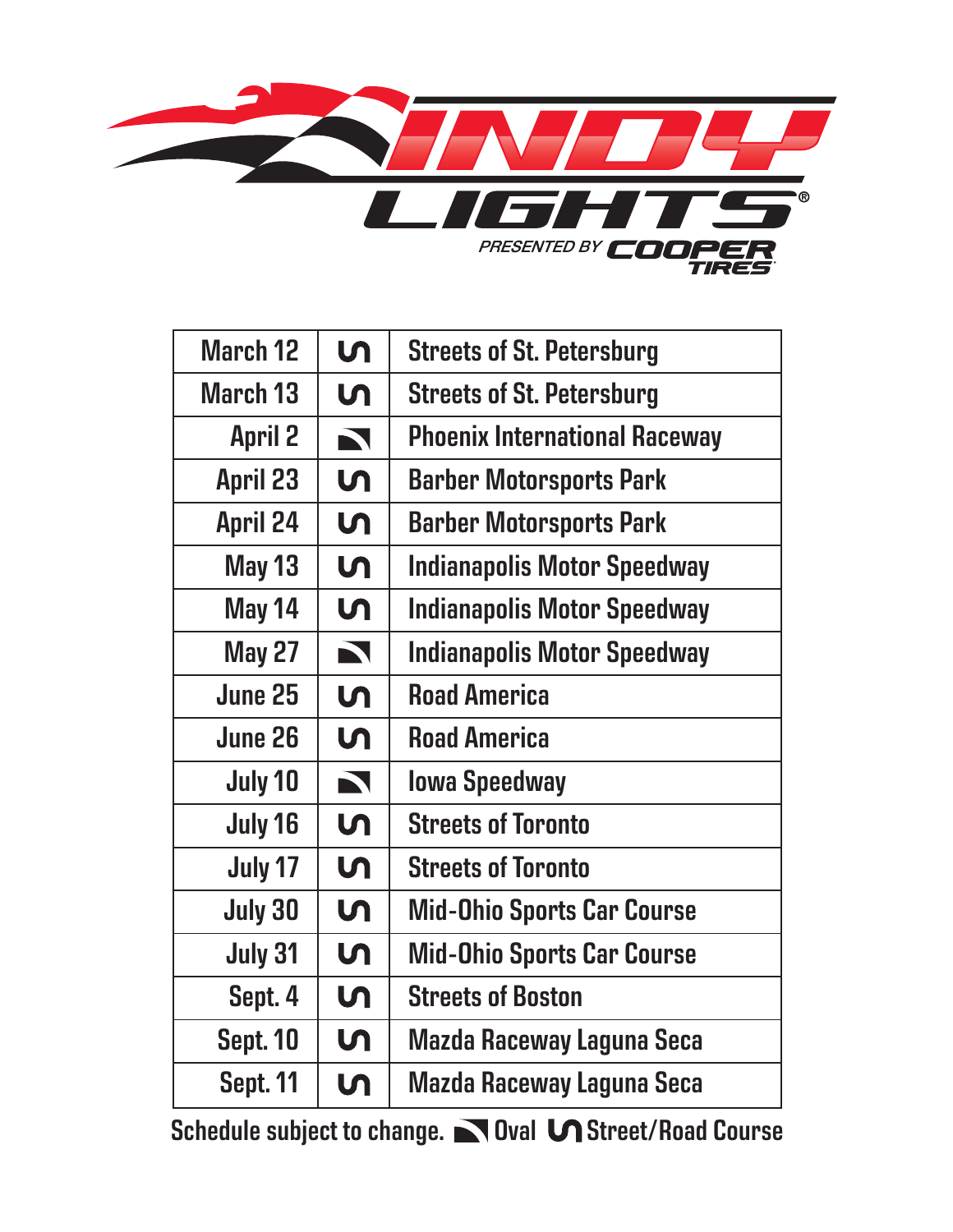

| <b>March 12</b> | $\mathsf{M}$          | <b>Streets of St. Petersburg</b>   |  |
|-----------------|-----------------------|------------------------------------|--|
| <b>March 13</b> | <u>ហ</u>              | <b>Streets of St. Petersburg</b>   |  |
| <b>April 23</b> | <b>In</b>             | <b>Barber Motorsports Park</b>     |  |
| <b>April 24</b> | <b>5</b>              | <b>Barber Motorsports Park</b>     |  |
| <b>May 13</b>   | <b>In</b>             | <b>Indianapolis Motor Speedway</b> |  |
| May 14          | <b>In</b>             | <b>Indianapolis Motor Speedway</b> |  |
| <b>May 27</b>   | $\blacktriangleright$ | Lucas Oil Raceway at Indianapolis  |  |
| June 25         | <u>ហ</u>              | <b>Road America</b>                |  |
| <b>June 26</b>  | <b>5</b>              | <b>Road America</b>                |  |
| July 10         | $\blacksquare$        | <b>Iowa Speedway</b>               |  |
| July 16         | $\mathsf{M}$          | <b>Streets of Toronto</b>          |  |
| July 17         | <u>ហ</u>              | <b>Streets of Toronto</b>          |  |
| <b>July 30</b>  | <b>5</b>              | <b>Mid-Ohio Sports Car Course</b>  |  |
| July 31         | <b>5</b>              | <b>Mid-Ohio Sports Car Course</b>  |  |
| <b>Sept. 10</b> | $\mathsf{M}$          | <b>Mazda Raceway Laguna Seca</b>   |  |
| <b>Sept. 11</b> | <b>5</b>              | <b>Mazda Raceway Laguna Seca</b>   |  |

Schedule subject to change. Noval **Street/Road Course**